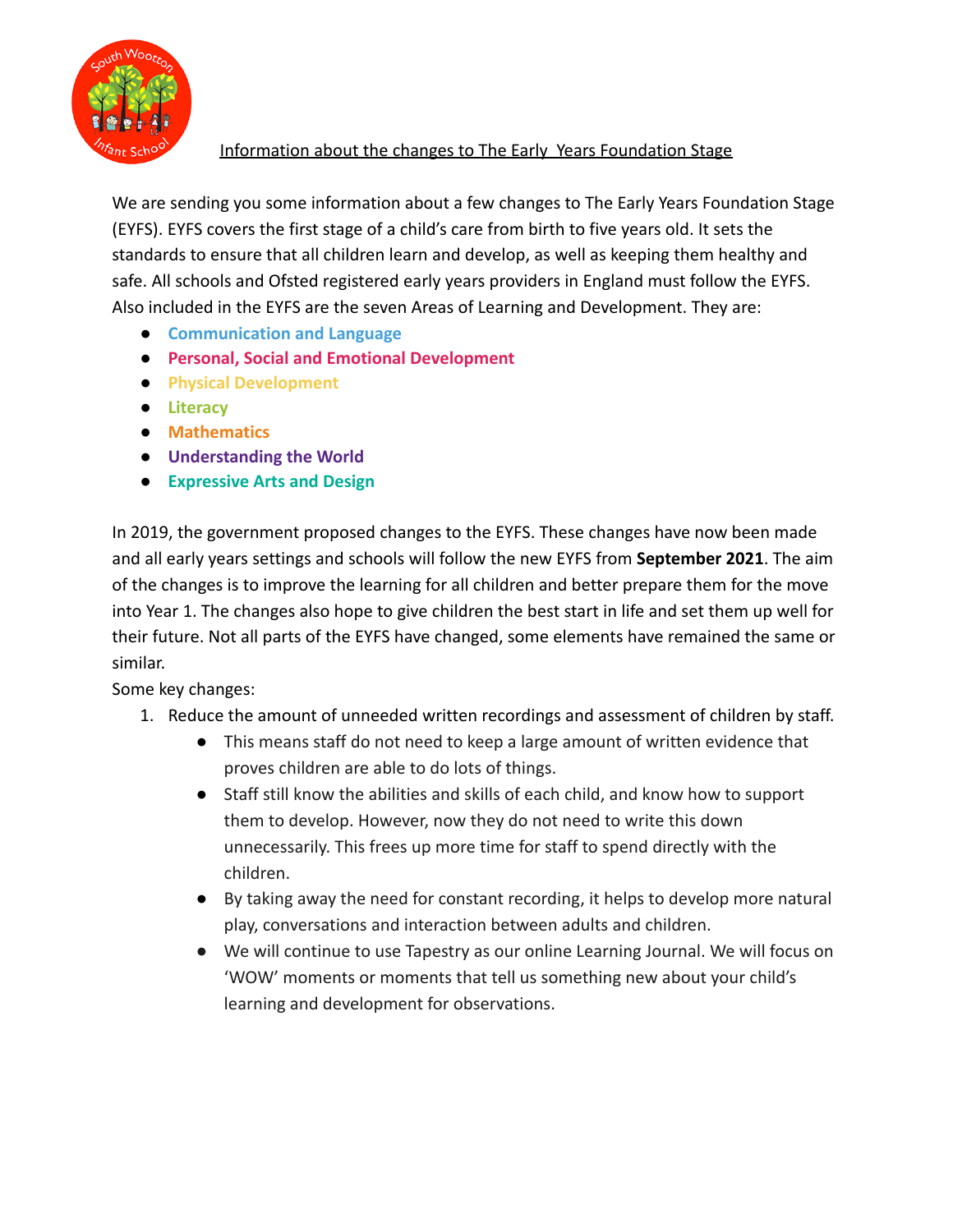- 2. There is more of an emphasis on the importance of developing communication and language skills.
	- Children should be supported in building up vocabulary by increasing the amount of words they know and can use.
	- Encourage more conversations between adults and children, but also children and their peers.
	- Good language skills are the basis for all other learning and social interaction, so this is vital to focus on.
- 3. There is a focus on how reading stories is important to help children develop in all areas of learning.
	- Daily reading of stories encourages an enjoyment of reading from a young age.
	- Lots of other learning opportunities happen when looking at books, for example comparisons of culture or the past.
	- Listening to stories develops imagination, ideas and language.
	- Reading is an essential skill and so should be shown to children, as well as practised by them regularly.
	- Children are also encouraged to use story ideas in their play.
- 4. There is more focus on encouraging healthy choices overall and an understanding of oral health.
	- Required to teach children the importance of brushing teeth.
	- Supervised toothbrushing is not expected in settings and schools.
	- Focus on helping children to understand which choices to make that will help them to be healthy, for example which foods to eat and why.
	- Getting into good routines from a young age is important as these often continue into adult life.

At the end of the reception year, children are assessed against the **17 Early Learning Goals (ELGs)**. It is important to remember that the ELGs are not a test. Staff will use what they already know about a child to make their decisions. Changes have been made to the Early Learning Goals so that they are now clearer, easier to use and understand.

They have also been adapted to better match up with the national curriculum in year 1. This will help children to be better prepared for their move to the next key stage.

Exceeding judgements have also been removed. Children are now encouraged and challenged to have a greater depth and understanding of things before moving onto new learning.

We hope that you have a better understanding of the changes that have been made to the Early Years Foundation Stage. We also hope you feel reassured that the wellbeing and care of the